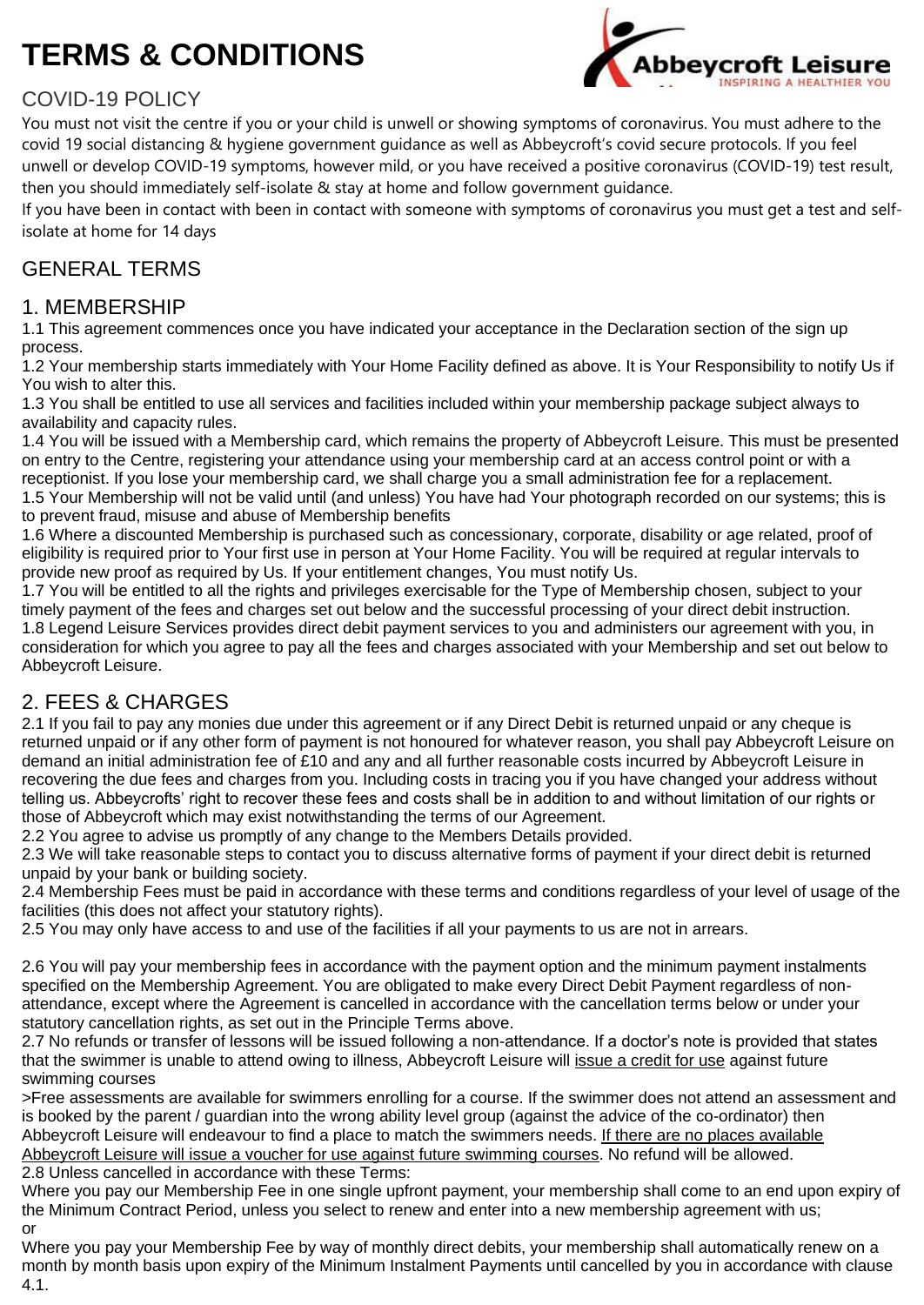2.9 We reserve the right to increase the Membership Fee from time to time and we will give you 30 days written notice before doing so. In the event that the increase is to take effect before the expiry of your Minimum Instalment Payments, you shall be entitled to cancel your membership (in accordance with clause 4.1) provided you notify us within 30 days from the date of the increase in the Membership Fee.

2.10 Discount levels are discretionary and may vary from time to time.

2.11 You must not allow anyone else to use your card or Membership number. Cards being used by any other person other than the authorised member will result in the membership being cancelled without refund.

#### 3. ADVANCED TERM MEMBERSHIPS

3.1 Advanced term memberships are for the Membership Period stated in your Membership Application Form. Payment for an advanced term Membership must be Paid In Full at the start of the Membership Period.

3.2 No refunds are paid on early termination of advanced term Membership (this does not affect your statutory rights).

## 4. RIGHT TO CHANGE YOU MIND

4.1 If you did not sign up on the club's premises you have 14 full days after signup to cancel this agreement for any reason. To exercise this right you must inform Abbeycroft Leisure via the membership cancellation form on our website [www.acleisure.com/contact-us](https://www.acleisure.com/contact-us)

4.2 If you exercise this right to cancel we will reimburse you any fee payments received from you using the same means of payment you used for the initial transaction. If you have used the service before requesting to cancel then we will reduce your membership fee refund by a pro rata amount equal to the number of days from signup to the date cancellation was requested

## 5. GENERAL CONDITIONS

5.1 As a member you agree at all times to follow our rules on etiquette and conditions of use ("rules"), which relate to your use of our leisure centre(s). The current version of our Rules is displayed at our facilities and on our website [www.acleisure.com/swimming/swimming-lessons/](https://www.acleisure.com/swimming/swimming-lessons/)

5.2 We may terminate this agreement with immediate effect on notice to you if you are in breach of the Clubs Rules (i.e. Stealing or other criminal activities within the facility). In this event you will not be liable to pay any further Direct Debit Payments, provided such breach is not deemed by us to have occurred primarily in order to qualify you for a refund. 5.3 We shall be entitled at all times and from time to time to make minor alterations, carry out remedial repairs or maintenance without prior notice to any of our leisure centres. We shall endeavour to minimise any disruption to your enjoyment of our facilities caused by such alteration, repair or maintenance.

5.4 We may sometimes need to change lessons, opening hours or facilities available. If we need to do this we will, where reasonably possible, display notices in our facilities notifying you of the change at least 2 weeks beforehand. If we make a significant change to the opening hours or facilities available, you can cancel your agreement in accordance with clause 26. In addition we will refund you for any part of your membership fee for the period since the change was in force. 5.5 Our facilities will operate reduced opening hours during Bank Holidays and the Christmas period.

5.6 There are times where your data will be shared with 3rd parties to improve Abbeycroft Leisure's services.

5.7 A fee (the "membership") is payable in respect of your use of our leisure centre(s). The amount of your Membership Fee will be set out in the Membership Application.

## 6.CHANGE OF MEMBER'S DETAILS

6.1 You are responsible for providing to us any changes to your details or circumstances including change of name and address immediately upon the changes occurring. If any changes require a new direct debit arrangement you must inform us of the new circumstances and complete a new direct debit instruction.

## 7.MEDICAL SCREENING

7.1 You shall be responsible for monitoring your own / your child's physical condition throughout your membership period and in agreeing to these Terms you confirm that you are aware of and understand the potential risks associated with physical exercise.

7.2 You confirm that the responses to the health questionnaires are accurate in all material respects and you agree to immediately notify us of any changes in your physical condition which render your replies to the health questionnaires incorrect in any respect.

7.3 If deemed necessary by us, you will obtain at your own expense written confirmation from your General Practitioner that you are in good health and capable of participating in physical exercise. We reserve the right to refuse membership if we have not received such confirmation and we reasonably believe that you are not fit to participate in physical exercise.

## 8.CANCELLATION AND FREEZING OF MEMBERSHIP

8.1 You may cancel your membership by giving us at least one calendar months' notice of your final direct debit payment 8.2 We may, at our sole discretion, choose to accept the freezing of your membership if we are satisfied that events beyond your reasonable control have resulted in your use of the leisure facilities becoming impossible. We reserve the right to ask for reasonable evidence of such an event and the period of any freeze shall be at our discretion and for a maximum of a 6 month period as set out:

i) Temporary Illness or Injury: This agreement may be frozen in the event of a temporary illness, injury or medical condition which in the written opinion of a doctor or other suitably qualified medical practitioner prohibits exercise for a period of time.

Please note – ANY Freeze will not be effected until the appropriate proof is provided and received (in writing or via email) by the Centre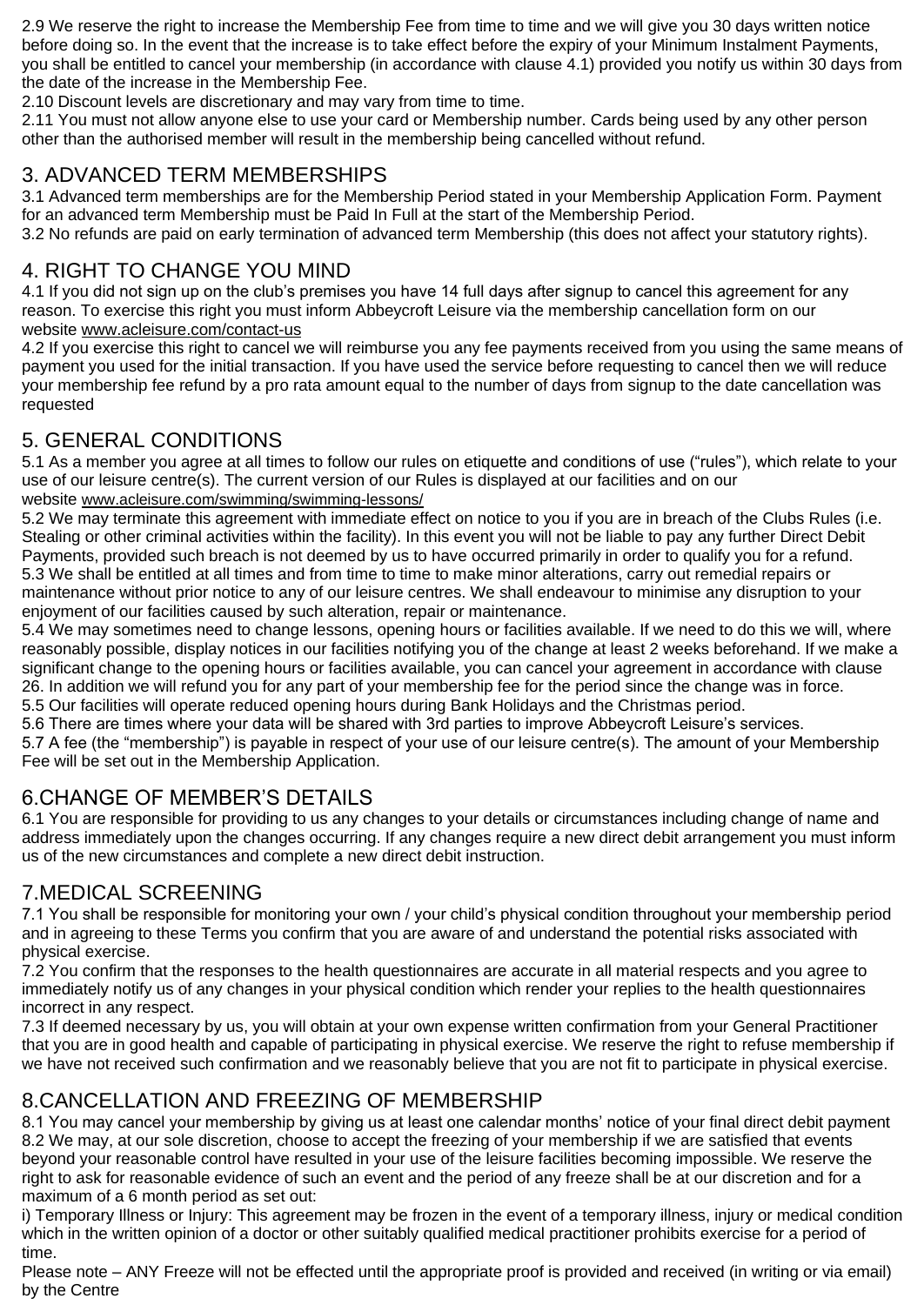8.3 Breach: This agreement can be cancelled if we are in breach of contract including if we do not provide facilities or services you may reasonably expect and we have fallen well below that standard.

8.4 If your membership is cancelled by us due to non-payment of Membership Fees, we may choose (at our sole discretion) to reinstate your membership subject to the payment by you of all account arrears in full. You shall not be entitled to use our facilities or classes until such a time as the Membership Fees are paid in full.

8.5 For such period as your Membership is suspended in accordance with clause 8.2 , a monthly charge of £5 shall be payable by you to us in lieu of the applicable Membership Fee.

8.6 We reserve the right to terminate or freeze your membership without notice if;

i) You cancel your direct debit or otherwise fail to make payment within 30 days of the date upon which it falls due; ii) You commit a serious or repeated breach of this Agreement or the Rules and the breach, if capable of remedy, is not remedied within 7 days of receipt of a default notice; or

iii) You harass, threaten or abuse our staff or members, maliciously damage our property; or should you commit any illegal act whilst on our premises

8.7 You provide Us with details which You know to be false when applying for Membership or You change Your details without informing Us of such changes and the dales declaration would have reasonably affected our decision to grant or continue to off You Membership.

8.8 If We terminate for any of these reasons, we reserve the right to retain a proportion of the money that You have paid Us under this Contract to cover reasonable costs we have incurred as a result. In case of early termination of Advance Term Memberships we reserve the right to claim damages for an amount equal to the outstanding monthly instalments for the unexpected period of the annual Membership

8.9 Should we cancel your membership under clause 8.8 you will not be entitled to a refund of any Membership Fees which would otherwise be payable by you in respect of the remainder of your Minimum Instalment Payments. 8.10 Should you be eligible to alter your membership category, you shall be automatically bound by the terms and conditions of the new membership agreement.

## 9.VALUABLES AND LIBILITY

9.1 In the absence of any negligence or breach of any legal duty, we shall not be responsible for or liable to you for any loss of or damage to your possessions which are not locked into the one of the lockers provided. You will not place any combination of items worth more than £100 into a locker. It is your responsibility to check that a locker is properly locked and secure before leaving your possessions in it. You will be responsible for any loss or damage to your possessions to the extent that you have not carried out your duty to check and secure the locker used and have placed items worth more than £100 into the locker. We will be responsible for loss or damage to your possessions (up to a maximum value of £100) whilst they are in a secured and locked locker, but only if we have been negligent or breached any other legal duty that we have to you.

9.2 We will endeavour to ensure that the equipment and facilities are available during the advertised opening hours. We do not accept any liability for non- availability of specific facilities where the circumstances giving rise to such nonavailability are beyond our control and we will use our reasonable endeavours to remedy or replace the unavailable facilities.

#### 10.BOOKINGS

10. 1 All swimming lessons will, initially, be booked through your Swim Co-ordinator, and then using the online home portal <https://www.acleisure.com/swimming/swimming-lessons/> Booking is based on a "first come, first served" basis as they are subject to availability.

10.3 On occasion it may be necessary for a class to be cancelled or for the lesson type, instructor to be changed. We reserve the right to do this at any time. Where possible advance notice to those members who have booked the affected lesson will be given, however this may not always be possible.

10.4 If attendance numbers within a class fall below 50% we reserve the right to cancel or replace the lesson. 10.5 No refund or compensation shall be payable by us to you in respect of a lesson you have booked that has subsequently been cancelled or amended in accordance with clause 40 and 41.

#### 11.USE OF EQUIPMENT

11.1 In the absence of any negligence or breach of any other legal duty by our staff, the use by you of any of our equipment or facilities is entirely at your own risk.

11.2 We will not be responsible for any loss or injury to you to the extent that it is caused or contributed to by your unsafe or improper use of the equipment or any of the facilities.

11.4 We reserve the right to refuse access to the facilities and suspend your Membership at any time if you act in a way that cause offence or distress to others; any risk of harm or damage; any risk, in our opinion, to anyone's health, including yours; or if you fail to use equipment safely and properly or as instructed by our staff.

#### 12.LIABILITY

12.1 We will compensate you for any loss or damage you may suffer if we fail to carry out our obligations under this agreement or to a reasonable standard or breach any duties imposed in us by law (including if we cause the death or personal injury to you by our negligence) unless that failure is attributable to:

i) Your own fault;

ii) A third party unconnected with our provision or services under this Agreement; or Events which neither we nor our suppliers could have foreseen or forestalled even if we had taken all reasonable care.

iii) Our liability to compensate you for any loss or damage (in the case of loss or damage other than death or personal injury) is limited to a reasonable amount having regard to such factors as whether the damage was due to a negligent act or omission by us.